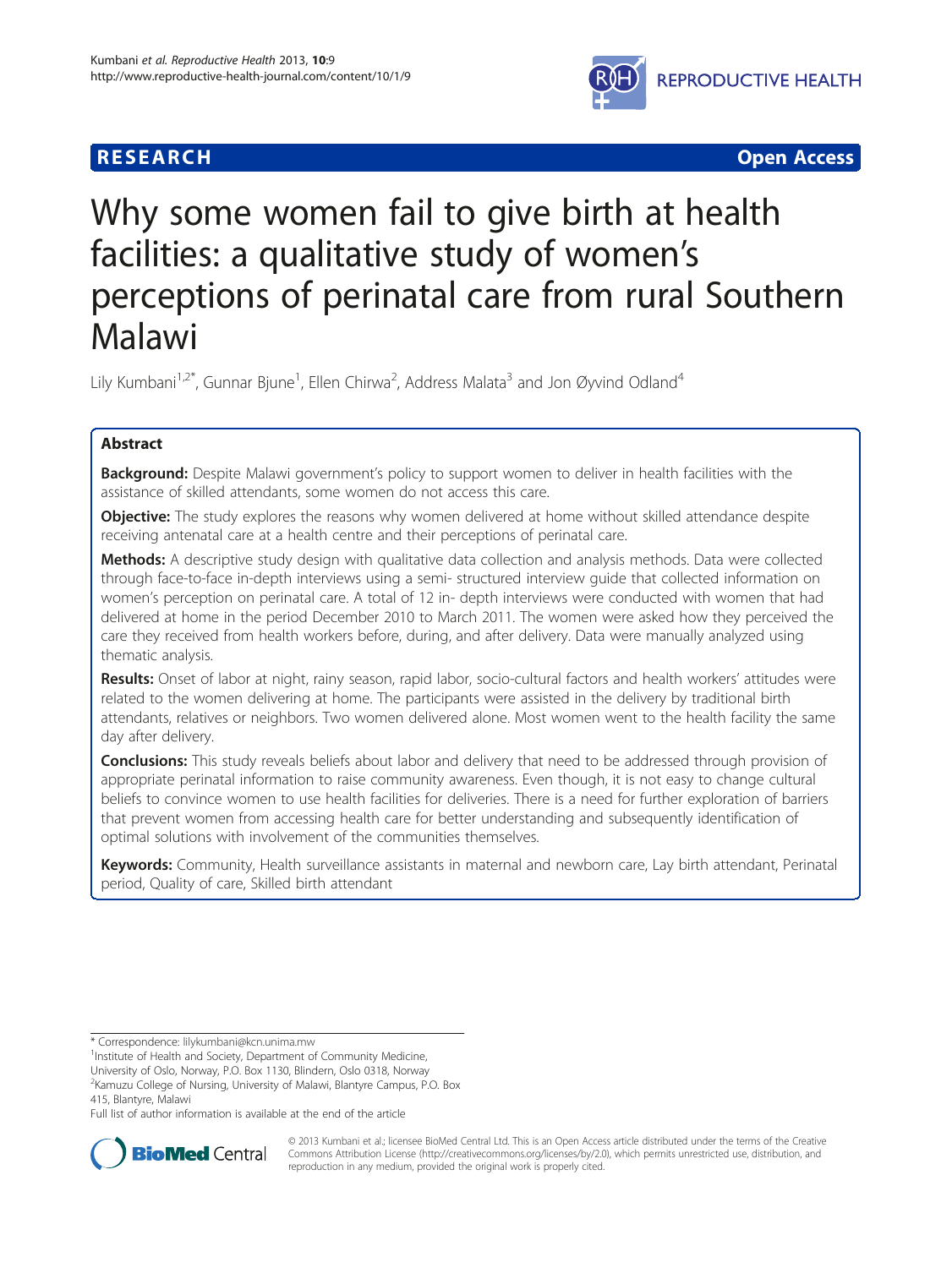#### Introduction

Of the estimated 2010 number of  $7 \cdot 7$  million deaths worldwide in children under 5 years of age, 49.6% occurred in sub Saharan Africa, 33% in South Asia and less than one percent in high income countries [[1\]](#page-10-0). Out of the estimated 8.8 million deaths occurring globally in the same age group in 2008, 41% occurred in neonates. Twenty-nine and 54% of these neonatal deaths were in Africa and South East Asia, respectively [[2](#page-10-0)]. South-Asian and sub-Saharan African regions account for two thirds of the global burden of neonatal deaths annually [\[3](#page-10-0)].

Countries worldwide are striving towards achieving Millennium Development Goal 4, which deals with the reduction of neonatal deaths. High-income countries have made much progress while low-income countries still lag behind [\[4](#page-10-0)]. High-income countries have managed to achieve an almost universal skilled birth attendance with provision of appropriate care. Neonatal mortality rate of as low as 0.45 per 1000 live births and intrapartum stillbirth rate of 1.22 per 1000 births have been observed [\[4](#page-10-0)]. Countries with a neonatal mortality rate of greater than 30 per 1000 live births have about 50% skilled health worker attendance at birth [[5\]](#page-10-0). Skilled birth attendant at delivery, timely emergency obstetric care, provision of immediate newborn care and postnatal care are essential in promoting neonatal health [\[4,6,7](#page-10-0)]. Therefore, a shift in place of delivery from home to health facilities is seen as an important strategy for improving neonatal outcomes [\[8](#page-10-0)].

However, it is not only availability of health facilities for deliveries that is important, but also the quality of care provided. Emphasis is being placed on the quality of care, not only on availability of services [\[9,10](#page-10-0)]. Lack of quality care at health facilities limits women's access to quality care [[11](#page-10-0)]. Women may deliver in health facilities, but still have poor perinatal and neonatal outcomes because of the substandard quality of care. A study in rural Tanzania showed that even at higher-level facilities where well trained health workers were supposed to be available, women experienced delays in receiving emergency obstetric care and had poor quality of care. Consequently, women experienced severe birth injuries and stillbirths [[12](#page-10-0)]. When women have a choice, they will go to health facilities where they perceive better quality of care, regardless of distance [\[13,14](#page-10-0)]. Forty-four percent of women by-passed their nearest health facility largely because of quality of care and delivered in another health facility [[15](#page-10-0)]. Women's actual experience of care is significant and will greatly influence how women perceive quality. According to Hulton, Matthews and Stones (2000), a quality of care framework reflects both the provision of care and women's actual experience of the care [\[16\]](#page-10-0). It is argued that understanding women's experiences of care is critical as it contributes to the use of health services and perinatal outcomes [[17](#page-10-0)].

Quality is not the only reason hindering pregnant women to access skilled birth attendance. Women continue to experience various problems to deliver with the help of skilled attendants. Literature suggests that women encounter sociocultural factors, perceived benefits, economic accessibility and physical accessibility as barriers to accessing skilled attendance during delivery [[18](#page-10-0)]. Women in sub-Saharan Africa still face limited access to skilled delivery, especially in the rural areas [\[19,20](#page-10-0)].

Malawi is making efforts to reduce intrapartum related deaths as a way of achieving Millennium Development Goal 4. This is, among other health interventions, asking pregnant women to deliver in health facilities with skilled attendance. In Malawi, the perinatal mortality rate is estimated at 40 deaths per 1,000 births and the neonatal mortality rate is 31 per 1,000 live births, with 71% skilled attendance for deliveries. Skilled attendance is higher in urban areas at 84% compared to 69% in the rural areas [[21](#page-10-0)]. In spite of these indicators, there is still need to increase the number of women delivering in health facilities as one way of preventing avoidable intrapartum-related deaths and neonatal deaths. This could further reduce the perinatal and neonatal mortality rates in Malawi. The argument here is that there is no justification for deaths due to intrapartum-related complications.

Despite the policy of Malawi government that women should deliver in health facilities with skilled attendants, it is not guaranteed that women will adhere and deliver in health facilities. Perception of quality is important in influencing the place of delivery, although it may not be the most important reason why women fail to access health facilities. Information on the views of women on perinatal care is limited in Malawi. The objective of this study was to explore the reasons why women delivered at home without skilled attendance despite receiving antenatal care at a health centre and their perceptions of perinatal care.

# Methods

#### Study design

The study was a descriptive qualitative study that used a semi-structured interview guide. Face-to-face in-depth interviews were conducted. Participants who delivered outside a health facility between December 2010 and March 2011 were asked to describe their perception of perinatal care. The women were asked how they perceived the care they received during antepartum, intrapartum and postpartum. They were also asked about the information they received during provision of care. The interviews were conducted in the local language, Chichewa, using semi structured interview guide. During the interviews, follow-up questions using probes were asked in order to acquire a deeper understanding when an explanation was unclear. The interviews lasted on average, 45 minutes. All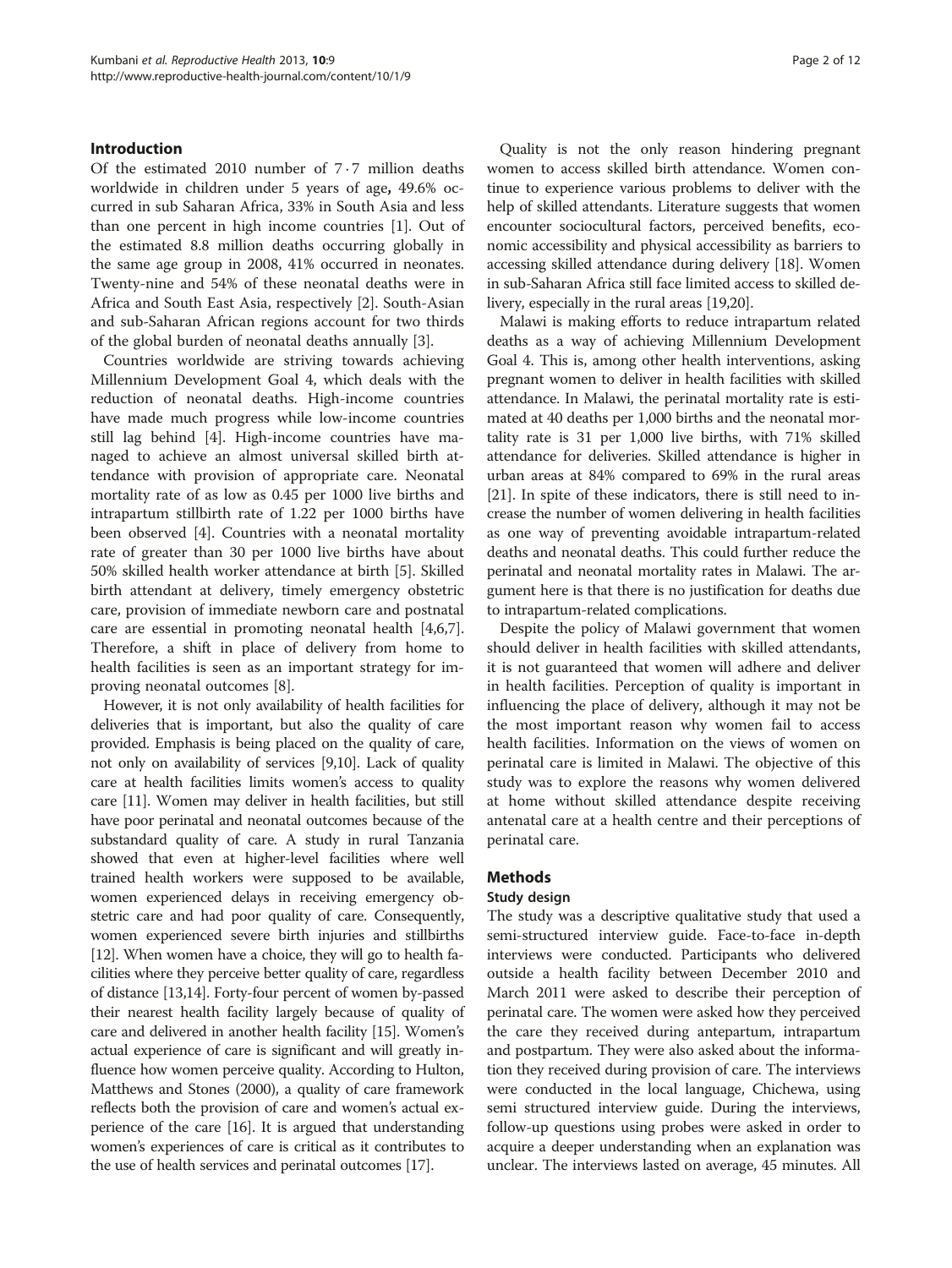interviews were recorded, translated and transcribed verbatim in English.

#### Setting

The study was conducted in the Southern region of Malawi in the Chiradzulu district. Out of the 10 health centers under Chiradzulu district hospital, the catchment area of Namadzi health centre was selected for this study because many women from that area delivered at home with traditional birth attendants (TBAs) as revealed by hospital records of the period July 2008 to June 2009. The records showed that the Namadzi catchment area had the third largest number of expected pregnancies of 1380, but low skilled deliveries of 853 representing 62%. This was compared to the first two health centers that had 92% and 97% of skilled delivery respectively. Data were collected from mothers who received antenatal care at Namadzi health centre, but delivered in the community without skilled attendants.

#### Participants' recruitment and data collection

Mothers who attended antenatal care at Namadzi health centre but delivered outside the health facility, either with TBAs or at home in the course of the study were selected using purposive sampling. All women who were approached and asked to participate in the study accepted. The age range covered the youngest primipara and the oldest delivering mothers in villages. This was done through reviewing postpartum records of mothers who came to the health centre after delivery as well as asking these mothers if they knew anybody else who had delivered in the community. The health surveillance assistants reviewed the records, and then went to the villages to trace the mothers. Health Surveillance Assistants (HSAs) were used in the villages to help trace the names of mothers that delivered during the study period at home and with TBAs from community members. The register of the Village Headmen did not have this information. The same HSAs traced the mothers in their homes. The first author provided information to and recruited potential participants that met the defined criteria. The HSAs organized with local leaders such as Village Headmen, headmasters and church leaders to provide a suitable place where the interviews were conducted. The first author conducted all the interviews. The interviews were done in a church, school building or out in the open air. The researcher ascertained that the place used for the interviews was appropriate to maintain privacy and comfort. A total of 12 mothers had been interviewed in the community when saturation of data was reached. There was no new information that was coming. Instead, there was repetition and confirmation of already collected data [\[22\]](#page-10-0).

The 12 mothers were from eight different villages namely Masuku, Walala, Kachere, Ulaya, Chelewani, Matola,

Mng'omba and Lidala. Masuku village, 3.5 km from Namadzi health centre, is the closest one to the health centre. It is mostly flat land and it is close to the main road. Chelewani is a hilly area which is 4 km from the health centre. Lidala is flat with rivers and it is 5 km from the health centre. Ulaya is also 5 km from the health centre and it is located along the main road and it is flat. Kachere is located 6 km from the health centre and its terrain is hilly. Walala is 6 km from the health centre, along the main road. Matola is a flat area 7 km from the health centre. The furthest is Mng'omba, with hilly land and 10 km from the health centre. Its road is in bad condition with plenty of potholes. There is no public transportation available within the villages and only dry weather roads. The people have to walk to the main road in order to access transport such as minibuses to the health facility.

#### Data analysis

The Atlas. ti version 6.2 computer software program was used to code the transcripts and store the data. The Statistical Package for Social sciences (SPSS) version 18.0 was used for data entry and descriptive analysis of the participants. Analysis focused on participants' perception of the care they received during antepartum, intrapartum and postpartum. Specifically, attention was on what they liked about the care they received and what problems or constraints they faced. All recorded interviews were transcribed verbatim in full. The analysis focused on developing coding categories where narrative information was organized according to emerging themes using thematic analysis [\[23\]](#page-10-0). Coding of the data was done without fitting it into a preexisting coding frame. The data were read several times to identify themes that were related to quality of care.

# Ethical consideration

Approval for the study was granted by the Norway Regional Committee for Medical Research Ethics as well as the College of Medicine Research and Ethics Committee (COMREC) in Malawi. A written permission to conduct the study was obtained from the District Health Officer (DHO) of Chiradzulu District Hospital.

Participants who agreed to participate in the study gave written informed consent or a thumbprint for those who were illiterate. Participation in the study was voluntary and participants were assured that anonymity would be observed at all times. Confidentiality of participants was maintained by using numbers on both the recorded interviews and transcripts.

# Limitations

The study might suffer a bias because the participants were women who delivered at home within three months of the study. Consequently, it excluded the rest of the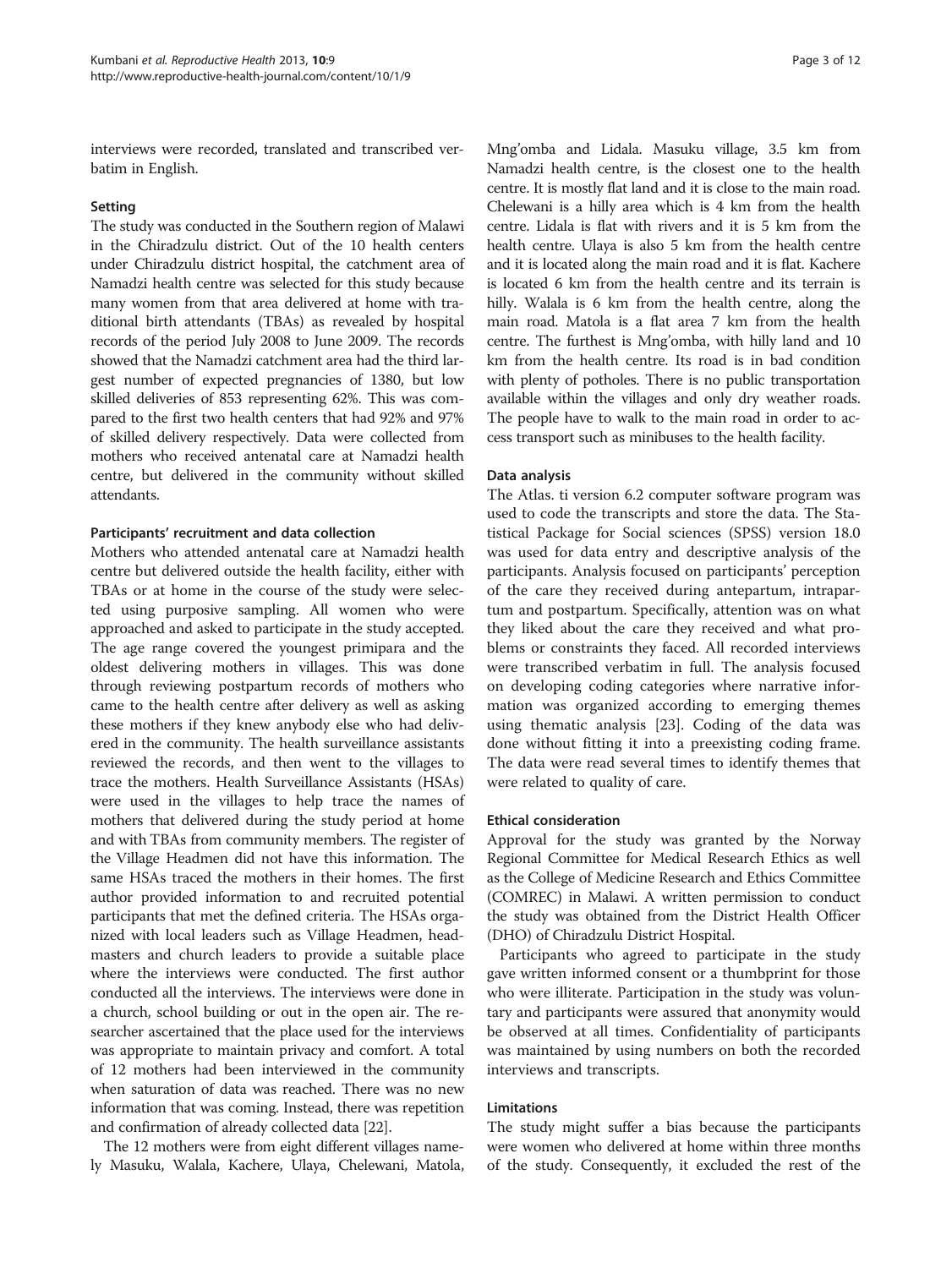women who delivered at home who might have provided another view. Data were collected during the rainy season, possibly affecting movement of mothers to the health facility for delivery. It was not possible to go back to the community for member checking because of resource constraints. However, the findings are consistent with findings from other studies reviewed. The first author who collected the data is a health professional, which may have influenced some of the participants' responses.

# Results

#### Demographic data

Twelve in-depth interviews were conducted. All participants were married. The majority  $(n = 9)$  of the participants had primary education. The age range was 20 to 32 years, with an average age of 24.5 years. None of the women below 19 years and above 33 years of age delivered their babies at home. Parity of the participants ranged from one to seven and the majority  $(n = 9)$  of the participants had given birth between two to four times. A few  $(n = 4)$  participants were assisted to deliver by traditional birth attendants (Table 1). A few of the participants ( $n = 5$ ) came from one village (Masuku), with the rest spread one per village.

#### Antenatal care

#### Perception of good care

The participants perceived that the care they received during antenatal was largely good because they were given advice on what to take when going for delivery.

| Table 1 Demographic characteristics of participants ( $n = 12$ ) |  |
|------------------------------------------------------------------|--|
|------------------------------------------------------------------|--|

| Characteristic                | Number         |
|-------------------------------|----------------|
| <b>Education level</b>        |                |
| No education                  | 1              |
| Primary                       | 9              |
| Secondary                     | $\overline{2}$ |
| Age group                     |                |
| $20 - 24$                     | 6              |
| $25 - 29$                     | $\overline{4}$ |
| 30-34                         | $\overline{2}$ |
| <b>Parity</b>                 |                |
| 1                             | 1              |
| $2 - 4$                       | 9              |
| 5 and above                   | $\overline{2}$ |
| Person who assisted the birth |                |
| Traditional birth attendant   | $\overline{4}$ |
| Relative                      | 3              |
| Neighbor                      | 2              |
| A passerby (stranger)         | 1              |
| None (self delivery)          | $\overline{2}$ |

They received medicines as prophylaxis against anemia, malaria as well as actual treatment of malaria when they were ill. For some participants, the prophylaxis they received reduced malaria attacks and dizziness. Additionally, they received mosquito nets that protected them from malaria. The participants' narrations indicated that because of the antenatal care they received, they did not experience any problems. The delivery process went well and they had healthy babies. Participants rated care as being good when they were warmly received and not treated harshly at the clinic as explained by participant T:

"When others went (antenatal clinic) they were treated harshly but when we went we were not in any way. We were warmly welcomed".

Participant Q shared on abdominal palpation as follows:

"They were not rough as they are to some when examining them. They examine roughly, being rough squeezing very hard (on the abdomen)".

#### Perception of poor care

Participants perceived poor care as being shouted at and delay in receiving care. Participants expected health workers to be friendly in providing care and not to be rude or shout at them. Some health providers were said to be rude and participants wanted them to change and not shout unnecessarily. For instance, when they go to measure their weight, care providers said that they were wasting their time or that they were not sitting properly as directed when waiting for assessments. A participant reported that she expressed concern about the shouting as she was worried how they would be treated during labor if they came to the same facility. She stated that another health worker also queried the shouting at the clients. The health worker's response to the participant was deplorable. The participant shared the experience as follows:

"I asked if you are doing this when labor started and I come. How is it going to be? It will be the same, shouting at us? That day you will even beat us then? She said, yes if a person is troublesome, we beat her up. We are very annoyed with some who exaggerate and cry when giving birth". Participant P

Another concern was delay in the provision of care. Participants did not like being kept waiting at the antenatal clinic when it was opened late. They also disliked when they were not attended to when they went to the health facility. A participant who was admitted after presenting with malaria in pregnancy was not happy with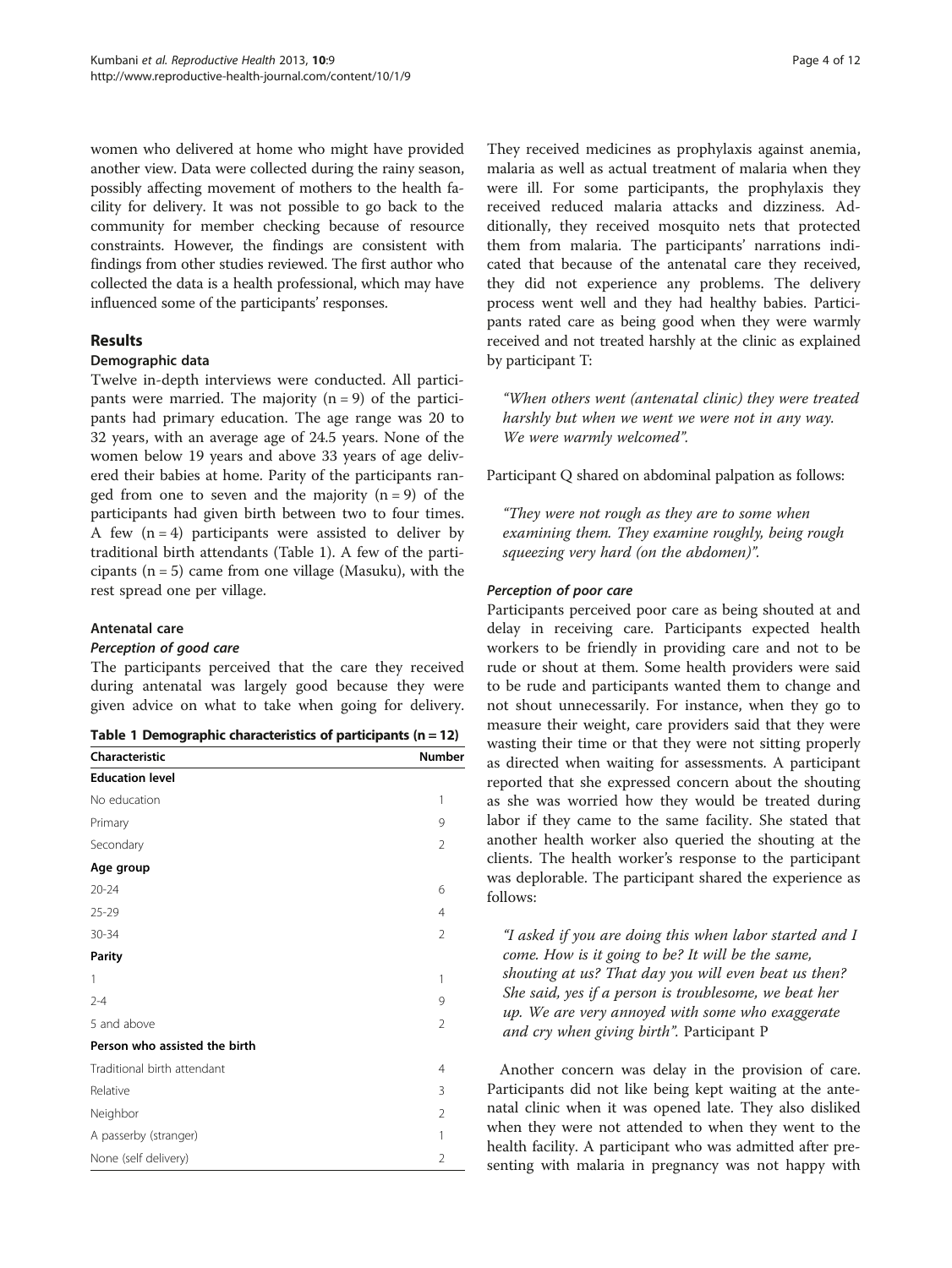how she was managed. She went to the health facility but was not cared for as had been promised. They gave her medicine the next day in the morning. She felt they did not show her kindness and shared as follows:

"It was 12 midday. It is late and we are tired. You will be seen later after lunch when our colleagues come for the next shift. They took the book (health passport which has antenatal information) and gave me a bed. I ended up sleeping until in the morning. This hurt me because they told us that when we have malaria, we should go to the hospital quickly. Yet here I was I slept without receiving medicine until the next morning". Participant X

#### Labor and delivery care

All participants who delivered in the community had intended to deliver at the health centre. Some even admitted that despite being informed during pregnancy to go to the health centre in advance and wait there for delivery, they delivered at home. The participants gave various reasons why they failed to deliver at the health facility. Participants reported that when a woman is in labor and does not even have a bicycle, she can not walk to the hospital. For this reason, most women deliver on the way to the hospital. A woman in labor will walk for a short distance and feel she can not walk any longer, then just goes to the TBA. A participant took blame for delivering outside a health facility and explained as follows:

"For an individual to receive care is up to yourself. When you know now you are in labor, go quickly to the hospital. At the hospital they would care for you because they see you are between life and death. They would see how to help at that time because you have submitted yourself. To stay away is what happened to me. I delivered in a garden and l did not reach the hospital". Participant X

#### Reasons for place of delivery

A few participants reported that labor started at night. Some of them started off for the health facility but delivered in transit, while others stayed and delivered in their homes. Participant P narrated as follows:

"As we were walking on the way I could not proceed because I failed to walk. Then they went and called the TBA. They told her that we were on our way to the clinic and I was on the road side. As soon as she arrived she delivered the baby".

A few participants reported that they delivered on the way to the hospital because labor was quick. One participant delivered alone at home because of the rains. She could not walk in the rains. She explains as follows:

"I was ready but it started raining. People were informed but when they came they found the baby was delivered". Participant N

Participants went to a TBA because they had difficulties in walking and TBA was closer than a health facility. They could not walk because one had a swollen leg, and the others had rapid progress of labor. One of the participants said she failed to walk because labor had advanced and had to be carried to the TBA at around 4 in morning. She delivered at night around 9 o'clock. She reported that when she arrived at the TBA, she was told there was still time before she could deliver because the cervix had not yet dilated. She wondered if she was bewitched. Participant O shared that labor progressed quickly. She said the following:

"I wanted to deliver at Namadzi but it was during the rainy season. When labor started, with the rains and the speed with which labor progressed and it affected my legs. Furthermore, the baby quickly descended and was soon delivered".

The participants expressed lack of control over the actual place where they delivered. The participants narrated that labor started unexpectedly when they were sleeping and they had no men to escort them at night. Some participants started off, going to the hospital but saw they could not continue and ended up delivering by the roadside or in a maize garden. Others accepted fate about whatever might happen when they delivered at home or in transit. All the participants delivered live babies. Participant Z shared as follows:

"It was around 11at night. I had to get ready as well as wake up other people. I woke up my mother then she had to wake up others for us to be a group as it was at night. Then we started off and just walked a short distance when I could not walk anymore. They asked, 'you will not manage to walk?' and I said 'no'. 'What are we to do they asked?' One suggested that they carry me to the bus stop but I refused that it would not work. It was better for me to deliver there because my grandmother knew and she would assist me. They said, 'no we should not break the hospital rules'. I asked,'what are we going to do? Let us just do it and hope we will manage. We will go to the hospital later'. They agreed. I just lay down on the roadside and delivered".

#### Confidentiality by birth attendants

Participants who were delivered by TBAs stated that TBAs maintained confidentiality, as they did not say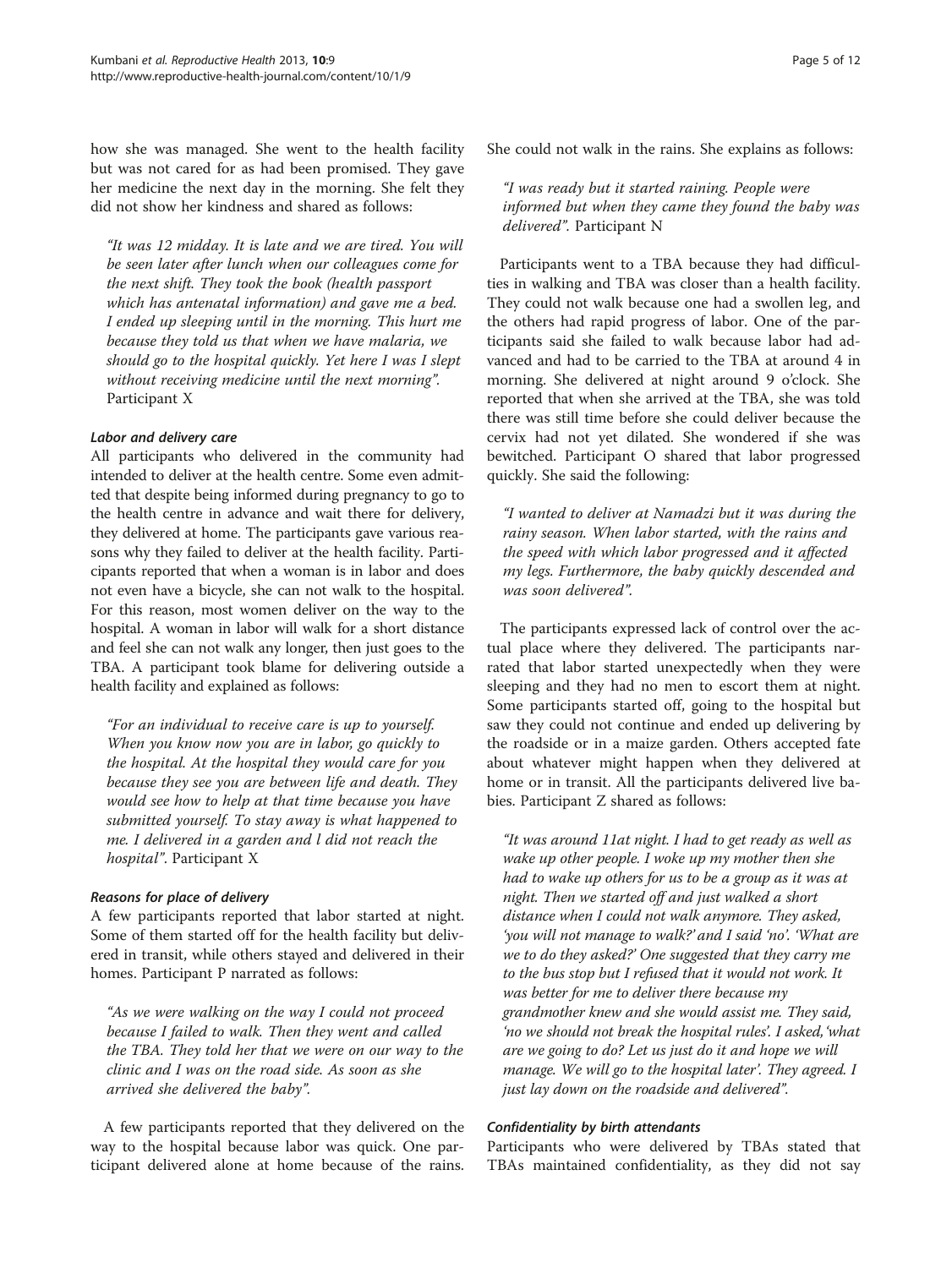anything about delivery issues. TBAs were said to be very secretive about what happened during delivery. Participant P said:

"By not saying anything, after delivery you do not hear her telling other people about you. That one this and that, it ends with delivery and you never hear anything".

Participant T, who was assisted to deliver by her neighbor in transit, shared that confidentiality was also maintained.

"When I delivered on the road we went to the hospital and no one knew I had delivered on the way to the hospital. Up to this day, people do not know I delivered on the way to hospital".

This was different for participant S who was assisted to deliver by a neighbor as well, but confidentiality was not maintained. Her neighbor went about telling people that she delivered the baby and that if it were not for the neighbor she would not have managed to deliver.

# Conduct and attitudes of birth attendants

Participants who delivered at TBAs reported they were well received when they went for delivery. Participants compared care they received at traditional birth attendants with that at health facilities. Participants expressed that care at the TBA was not adequate and that they preferred to deliver at a health facility. This was because TBAs just deliver but they do not know about problems and what to do. At a health facility, one receives adequate care. If they see you have not delivered well, they give you medicine or refer you to a big hospital. This is true because TBAs are not be able to manage complications when they occur. Participants were not happy when they waited for the TBA on arrival. They were also not happy that they were left alone during labor because they were in pain.

#### Participant O explained:

"I don't know what she was doing at her house. You know how proud doctors are! Just like in hospital when you arrive they do not attend to you immediately. She (the TBA) was a bit cruel because during that time one is in pain. It is a difficult time".

A participant who was left alone during labor and the TBA came to conduct the delivery said the following:

"When she examined me she said the cervix is not dilated she told me to lie down. When it's close you

will know as you are a big person. Then she would leave me; go wash her plates. When I was having pains I just endured. When I felt that the baby was about to be delivered, that is when I called the TBA. When she came she wore her gloves, two minutes later the baby was delivered". Participant E

None of the participants talked about technical aspects of care during labor and delivery. However, they focused on how they should have been received and treated at health facilities. It was only mentioned that one received adequate care because resources were available. When a client is on the bed, she is given a bedpan and kidney dish and told what to use for what. Therefore, one is able to do things easily regardless of the stress of labor. If you want to vomit, you use the kidney dish.

Participants wanted health workers to be available and close by to avoid self deliveries, without their assistance. The health workers' role was mainly viewed as conducting the delivery. One of the participants, a grandmultipara, delivered only the first baby in a health facility. She delivered the next babies at a TBA because she said the TBAs were working at that time. She did not know that care provided during labor was more than assistance during delivery. She said that:

"When you are in labor you wait for delivery of the baby. I do not see anything else that could happen". Participant A

#### Postnatal care

Nearly all of the participants went to the health facility after delivery. Participants that delivered in transit proceeded immediately to the health facility while the ones at home waited for morning if they delivered at night. One participant went to the health facility a week after delivery. The majority of the participants and their babies were assessed at the health centre. The mothers who were not examined were asked if they had any problems. When they reported they were alright they were told they would not be assessed. However, cord care was performed and majority of the babies had their birth weight checked.

#### Reception at health facility

A few participants reported they were well received at the health facility. The reasons were that they were assessed without any problems, informed of the findings and not shouted at. Cord care was given, babies were weighed and a bed with linen where they slept was provided. Participant S explained as follows:

"I was well cared for. There are some doctors who when a patient arrives in hospital, will not give her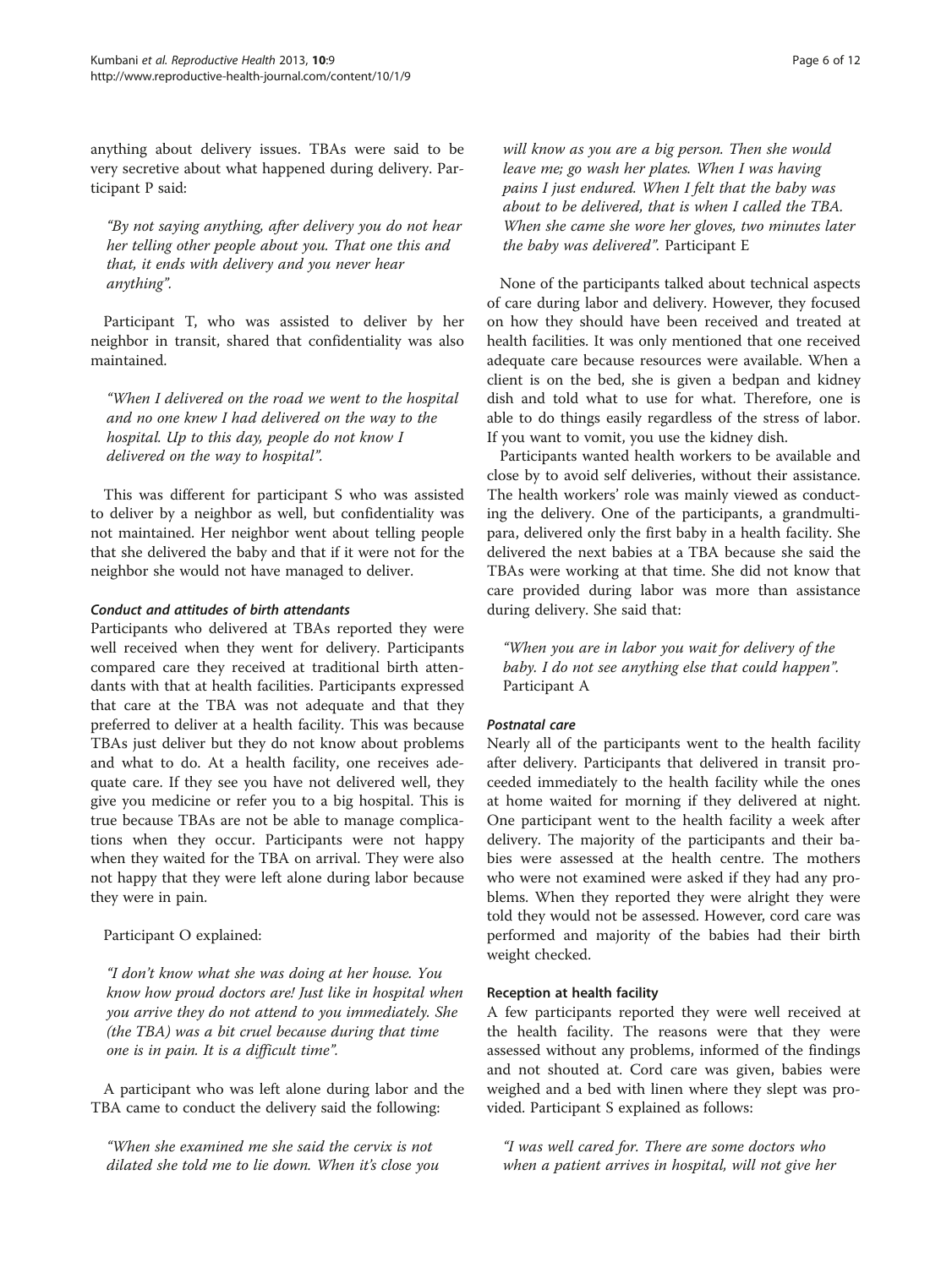the care befitting a human being but will just look at her unconcerned. But when I arrived, a doctor immediately told me that he needed to examine me to see if I was fine".

A few participants stated they were shouted at when they arrived at the health centre before being given care. This was because they had delivered at home and not in the health facility as advised by health workers. Participants stated that they were told to go and wait at the facility at term gestation. It was also said that there is a village bylaw that requires all pregnant women to deliver in health facilities. Participants gave reasons for failure to wait for delivery at health facility. Some of the reasons were fear of people who could bewitch a pregnant women not to deliver on time even after the onset of labor, responsibilities such as looking after an elderly mother who was at home alone that made it difficult to leave and lack of a guardian. Relatives were reluctant to be guardians at the health facility as they were busy in their gardens. One participant mentioned she was just lazy. Participant N narrated as follows:

It was crop growing season, people are reluctant to help and be with you at the hospital. They say "I have lots of weeds in my garden. You may go there and stay up to a month. Others start complaining 'she made me leave my work just to sit here, my crops are suffering'...When you say let us go they will respond that you should wait until it is time. Instead of going there to wait for delivery and stay up to a month. Others have gone there and waited up to two months before delivery. Then you feel like you will trouble people".

#### Attitudes of health workers

A few participants expressed that the health workers were rude. Participants explained that others after they deliver in transit, they are told that they will not be assessed at the health facility and should go to Chiradzulu district hospital if they wished. A participant was told she should deliver the subsequent pregnancy at Chiradzulu district hospital. Others accepted being shouted at because they did not follow advice. They even said that they were well received. A participant who delivered at a TBA and had retained placenta shared as follows:

"I was well received. I was not shouted at much. . . .. . . At the hospital they said they had told me to go and wait for hospital delivery but l chose not to listen". Participant O

Participant X who delivered at 4:04 in the morning used a minibus to go to the health facility. They arrived just before 5 in the morning on the same day. She related what happened as:

"The nurse we found told us you are late, where were you all this time that you are only coming now? The nurse went out and left, and we wondered where we were going to stay. I was informed to go to the ward by another health worker who came not long after the other one who had left. Then I went to the bed. I had mud all over as you know how it is during the rainy season. I went to the bed and I thought it is not right that I get onto the bed with all this mud. He came and told to get on the bed and I did".

#### Provision of care

Participants' stay at the health facility varied from leaving immediately after assessment to spending a day. Some participants who came in the morning were discharged the same day in the afternoon, while others were given a choice to stay or go back home. A participant was told to go home because the ward was full, she had delivered well, and the baby was fine. The participant explained as follows:

"I felt I was given good care, even though they told me to go home. I saw that there was no problem. If I had a problem, I would have been admitted and they would have assisted me". Participant A

Although participants stayed at the health facility after delivery, some of them reported that postnatal assessments were not done on them or the babies. Health workers only weighed the babies and informed the mothers they would not be examined because they were fine. A participant who was kept at the facility over night reported that she and the baby were not examined either on admission or on discharge. The health worker only clamped the baby's cord. The participant wanted health workers to examine the baby and herself. However, her narrations showed that some form of assessment was performed on the baby. She shared as follows:

"At the hospital they took him and asked us to warm some water. They took the water with small piece of cloth wiped him. Then they did the cord, wrapped him and placed him on the bed". Participant P

When mothers went to the health facility some of the babies were given immunizations on the same day, while others were given during postnatal check up visits. All of the participants were told about taking their babies at one week for postnatal check up. Health information about breastfeeding and advise to keep the baby warm was given to the majority of the participants, followed by advise to keep the baby warm. Other topics that were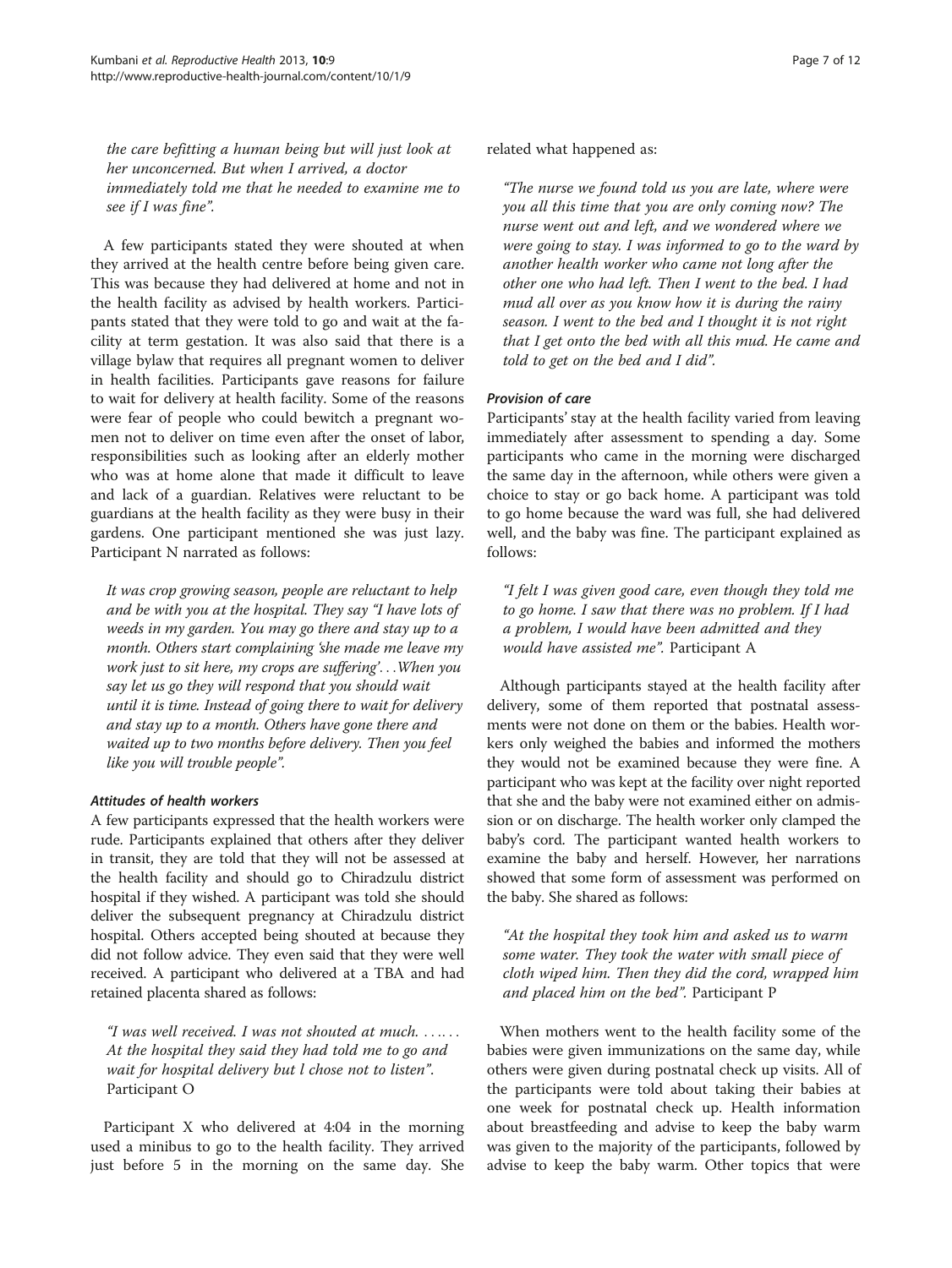mentioned were cord care and family planning. Only a minority of the participants were told about danger signs of the baby. Some participants mentioned strange practices of cord care that they were told at the facility such as application of vaseline on the cord. Participant S explained her postnatal check up as follows:

"When I went there they gave him an injection on the arm (BCG) and oral drops (Polio o dose). Then I went to labor ward where he was examined and they documented in his book (health passport)".

Another participant reported that she was turned back when she went for postnatal check up and was given another day to go back. She however did not go back; instead she went to an under-five clinic.

"I told them I had come for (postnatal) check up. Then we were sent back and told to come another day, Thursday. From there I went to the under-five clinic where they said the baby was not old enough to start under five clinic. They took his book and wrote in it and told me to take him inside. When I went in, they gave the baby droplets in the mouth (polio 0 dose) and they told me to come back after two weeks". Participant P

#### Previous labor and delivery experiences in health facilities

Participants narrated different situations of their previous experiences of labor and delivery care in health facilities. Participants explained how they met rude health workers that spoke and treated them harshly during labor and delivery. Some of the participants were left and delivered alone, and stopped from holding the headboard of the bed to support oneself to push effectively and deliver quickly. A multipara who delivered the previous baby alone in a health facility said she was ill-treated and concluded the health facility is good but at times it is not. She shared her experience as follows:

"The third pregnancy when I went to the hospital, the doctor that I found was harsh. This made me say the hospital is good but at times it is not. I was with my mother and went to the ward where people wait. The doctor was called to come and she came. She simply stood at the door and just said it was not yet time, wait. My mother told her that I had started some time back but as she said that it was not yet time she could go. She left and went back home. I delivered alone since I have delivered before. I just persevered until the baby was delivered". Participant U

Participants stated they wanted to be treated like human beings, with respect and not shouted at when they go to health facilities. When women go to a health facility they are in pain and health workers should not shout or ignore them. Health workers should attend the women quickly when they arrive at health facilities. A participant, a multipara related labor and delivery process to being mentally disturbed when you can say anything to a health worker, even use swear words without retribution. She shared as follows:

"This time is as if you are mentally disturbed you can say anything to the doctor. You can even use swear words but most doctors will disregard what you say. But you can find some doctors who will even slap you – 'how can you say that to me?' When you deliver you think what was it I was I doing. During that time you disregard stuff and when they do not things do not go well.... a lot is said there (at the health) that is why many go to the TBAs". Participant Z

# **Discussion**

A way of reducing perinatal morbidity and mortality is to get more pregnant women to deliver with the assistance of skilled attendants. Understanding perceived barriers that prevent pregnant women from delivering in health facilities is a step towards focusing on how to help pregnant women to reduce or eliminate these factors.

Of interest on the demographic characteristics of the participants is that most women who delivered at home were those that were previously classified as low risk. This is in terms of their age and parity. Risk assessment was done antenatally and clients were explicitly recommended where to deliver [[18](#page-10-0)]. The low risk category of women was even allowed to deliver with trained TBAs before the concept of skilled birth attendants for all became the focus. It may be the same reasoning behind the finding that when the women knew during antenatal care that they had no problems or complications with the pregnancy, they felt it was safe to deliver outside a health facility. A study in rural Tanzania demonstrated that women with 'normal' pregnancies expected to deliver at home with no problems. Health workers reported antenatal care provided the women with reassurance that their pregnancies are normal [\[24,25\]](#page-10-0).

Evidently there is need to increase women's awareness on the necessity of skilled birth attendants during delivery to ensure that women deliver in health facilities and neonates are given appropriate care. Women need to understand through targeted health information messages that complications may occur without warning anytime during labor and delivery; and even after completely 'normal' pregnancies.

It is not possible to say why fewer than half of the participants who delivered outside the health facility were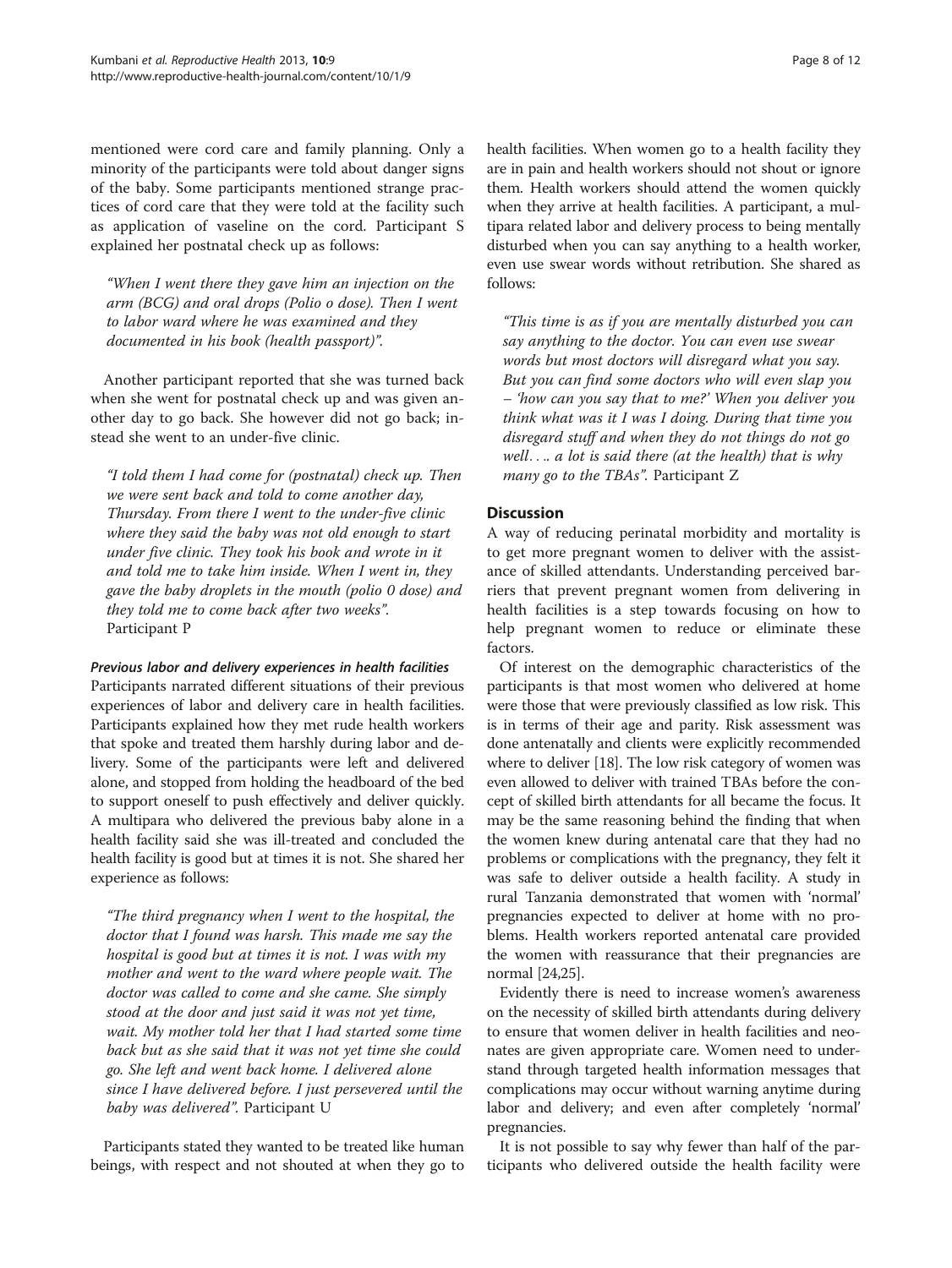from Masuku village. This is closest to the health centre out of the rest of the villages. Its terrain does not make this village more difficult to access the main road than that of the rest of the villages. However, more than half of participants from this village talked about the issue of self-delivery in health facilities while some had beliefs that witchcraft would make pregnant woman delay in giving birth. An earlier study done in Malawi also found that more than half of the participants believed it was possible to be bewitched during labor. This belief did not change post intervention [[26](#page-10-0)]. Maimbolwa, Yamba, Diwan, & Ransjo-Arvidson (2003) showed that a pregnant woman should not reveal labor had began to avoid complications during labor and delivery caused by evil spirits and witches in Zambia [[27\]](#page-10-0). The women may prefer to wait and go to a health facility until labor is well established, so that it cannot to be stopped by witchcraft. In this way, they delay going to the health facility or they do not comply at all. Choudhury & Ahmed (2011) revealed that in rural Bangladesh, traditional beliefs delayed care-seeking in health facilities [[28](#page-10-0)]. This belief about witchcraft needs to be addressed for communities not to relate labor and delivery process to witchcraft. Of course, a simpler mechanism might be that those who are closest to the clinic take the risk of waiting until the last minute, and then most often fail to reach there. Provision of appropriate perinatal information by health workers is necessary to raise community awareness.

Additionally, health workers must strive to avoid selfdeliveries when women go to deliver in health facilities. Self-deliveries deter women using health facilities with subsequent pregnancies [\[29,30\]](#page-10-0). Use of a companion to support a woman during labor is associated with a safe and satisfying birth experience [[31\]](#page-11-0). Due to shortage of health workers they are not in a position to meet all the needs of a woman in labor. Guidelines in Malawi for the provision of care stipulate that a support person be present during labour and delivery [\[32,33](#page-11-0)]. Using a doula to be with the women provides a one to one support to the women as they do not take care of anyone else [[34,35\]](#page-11-0). A study in Malawi has shown that supportive companion during childbirth is highly acceptable among mothers, health professionals, and the community [\[36](#page-11-0)]. Implementation of this strategy may address women's concern of being left alone during labor in health facilities in Malawi.

Women's views on quality focused on how they were received at antenatal clinic and when they went to the health facility after delivery. Participants stated care was good at antenatal clinic and in labor ward based on good reception and what was done. The women did not complain about the technical quality of care. This is similar to findings of women who delivered at a district hospital in the same district [[37](#page-11-0)]. The authors have shown that

women are often not critical to the care they receive. The women did not know the quality of care to expect because they were not well informed, ending with higher risk for delivery problems. The major concern for the women in this study was poor staff attitudes. Health workers shouted at the women and even threatened to beat the women if they would be troublesome when they went for delivery. Other studies confirm that poor attitudes from health workers, who were rude and abused women, discouraged the women from delivering in health facilities [[19](#page-10-0),[24,30,](#page-10-0)[38,39](#page-11-0)]. This may provide an explanation why some of the women did not deliver at the facility. It was perhaps fear of abuse from health workers though they said otherwise. Humane aspect of care matters greatly in provision of care to women during labor and delivery [[40,41](#page-11-0)]. A laboring woman is vulnerable and in pain thus needs understanding. Positive attitudes and empathy of health workers was related to delivery in health facilities [[39,40,42\]](#page-11-0).

There is an urgent need to address the poor attitudes of health workers for them to provide appropriate professional midwifery care to women. Frequent supportive supervision of health workers at the health facility is necessary to resolve problems they experience that negatively impact on provision of care. This is important, as health centers are understaffed; the numbers are not adequate against the workload affecting provision of care [\[43,44](#page-11-0)]. Management support and fairness in managerial practices contribute to improving health workers' motivation and performance [\[45-47](#page-11-0)] resulting in provision of optimal care to clients.

Delivery at a TBA was associated with inadequate care because the TBA is not in a position to identify and manage complications. Despite knowing this, women still ended up delivering at TBAs and home. Probably the women felt they would have normal deliveries therefore; there was no need to go to a health facility. Research findings in Indonesia revealed that some community members preferred TBAs and home deliveries despite presence of a village midwife in the village. Specifically, services of skilled birth attendants were perceived important only during complications [[48,49\]](#page-11-0). Delivery process was viewed as easy by Bolivian women therefore there was no need for them to go to the hospital [\[50\]](#page-11-0). Comparable, women's experiences of uncomplicated home birth made these women think that delivery in a health facility was not necessary [\[30](#page-10-0)].

Furthermore, the women in this study could not go to wait at the health facility because they had no guardians to take care of their needs whilst there and other responsibilities at home. Therefore, the women may have preferred to go in established labor, deliver, then go back home. In view of this, the solution by authorities that all pregnant women wait at health facilities for delivery is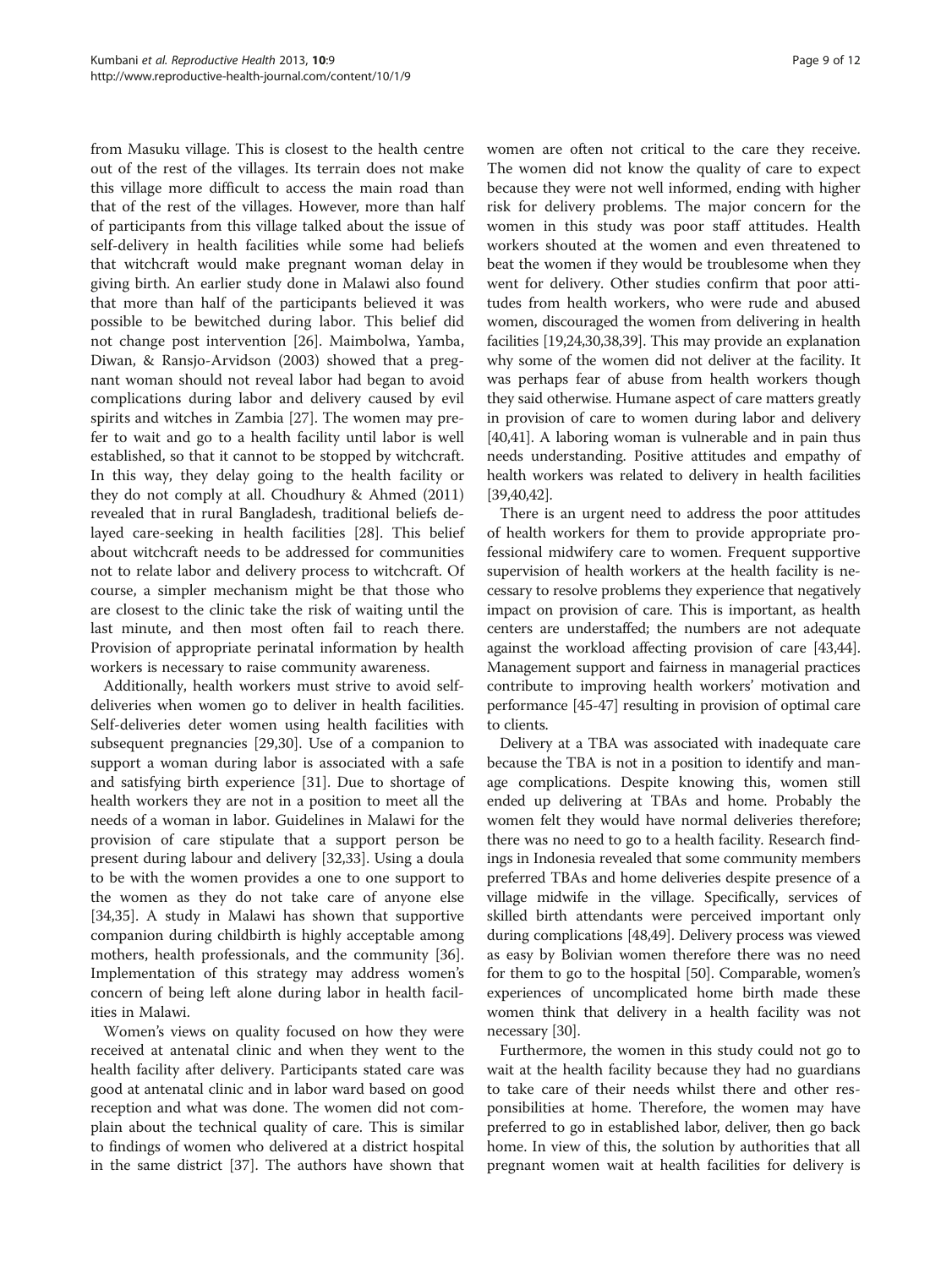not feasible for these women. This is regardless of various factors; time of the day when labor starts, lack of people to escort a laboring woman at night; and rapid labor and rainy season that hindered the women's access to health facility. The TBAs are then seen as a ready source of help when these problems that are beyond their control hinder access to health facilities [\[19,24](#page-10-0)]. Habit also played a significant role, like a grandmultipara who delivered only a first child in a health facility and subsequently delivered at TBAs with no problems. Therefore, mention of rapid labor or labor starting at night could be an alibi for home deliveries [\[51\]](#page-11-0). Health workers should be aware of these problems and discuss them with the women during antenatal care and communities when they discuss birth preparedness. There is also need for a more thorough exploration of these barriers that prevent women from accessing health care for better understanding; and, subsequently work with the communities to identify best solutions that will be ideal for them.

As women continue to deliver with TBAs and at home, there is need to improve initial care given to babies by using health surveillance assistants that are already trained in community based maternal newborn care package (CBMNC) or train them in places where they are not available [[52](#page-11-0)]. This is an important strategy as, currently, Malawi is still far from providing skilled birth attendants at home.

Distance has been recognized as a major barrier to delivery in health facilities [\[18,20](#page-10-0)[,53,54\]](#page-11-0) but distance was not found to be an issue in this study.

Assessments of some mothers and babies or delayed assessments when they went to the health facility after the mothers had delivered was inappropriate. Babies are vulnerable especially during the first 24 hours after delivery [[55](#page-11-0)] and thorough assessment during this time is consequently not only necessary, but crucial. The babies merely had cord care and weighing, with few babies that did not have their birth weight checked. This may discourage other mothers who deliver outside health facilities to go to health facilities as required for review and appropriate management. Guidelines stipulate that women who deliver outside of a health facility should go to a health facility for a postnatal check-up within 48 hours of giving birth [\[56\]](#page-11-0). Only 21% of babies born at home in Malawi had a postnatal check after delivery within 42 days and barely 18% within 48 hours of delivery. It was even less for Chiradzulu district at 6% and 10% within 24 and 48 hours of delivery, respectively [[57](#page-11-0)]. Essential neonatal care practices such as keeping the neonate warm, cord care and initiation of exclusive breastfeeding may not be done or wrongly done outside the health facility. Skilled attendants must provide care to a neonate immediately after delivery [[58](#page-11-0)]. It is therefore imperative that all the babies are

assessed and given suitable care when they arrive at a health facility. A baby was wiped with warm water, cord care done then wrapped. This indicates some sort of assessment was done on the baby but the mother felt that the baby was not examined. This is probably because the mother was not told about the examination. Consequently, there is need for health workers to improve in the way they communicate with clients.

Appropriate information on baby care and danger signs of the baby should be provided to all mothers before discharge. This will enable mothers to properly take care of their babies and seek care promptly when they encounter any problems [\[59,60](#page-11-0)].

# Conclusion

It is important for health workers to provide comprehensive client friendly care to all women when they go to health facilities to promote utilization. This will guarantee provision of essential neonatal care to babies at birth. Onset of labor at night, short labor, rainy season, and health workers attitudes were significant barriers for the women to deliver in a health facility when labor started. Nevertheless, waiting at the facility was not a viable option for the women. Socio-cultural factors were related to women delivering at home. This study reveals beliefs about labor and delivery that need to be addressed through provision of appropriate perinatal information to raise community awareness. Even though it takes time to change cultural beliefs and women's use of health facilities is not that simple, it can be done. There is need for further exploration of barriers that prevent women from accessing health care for better understanding and subsequently identification of optimal solutions with involvement of the communities themselves.

#### Definition of terms

#### Community:

people living in an area outside Chiradzulu district headquarters and designated town centre, mostly involved in subsistence farming as the major economy activity.

Health surveillance assistants in maternal newborn care:

health surveillance assistants trained in community based maternal newborn care package (CBMNC) model to do home visits and community mobilization activities to enhance preventive care and promote use of facility care during perinatal period.

# Perinatal period:

from 28 completed weeks of gestation to 7 completed days after birth.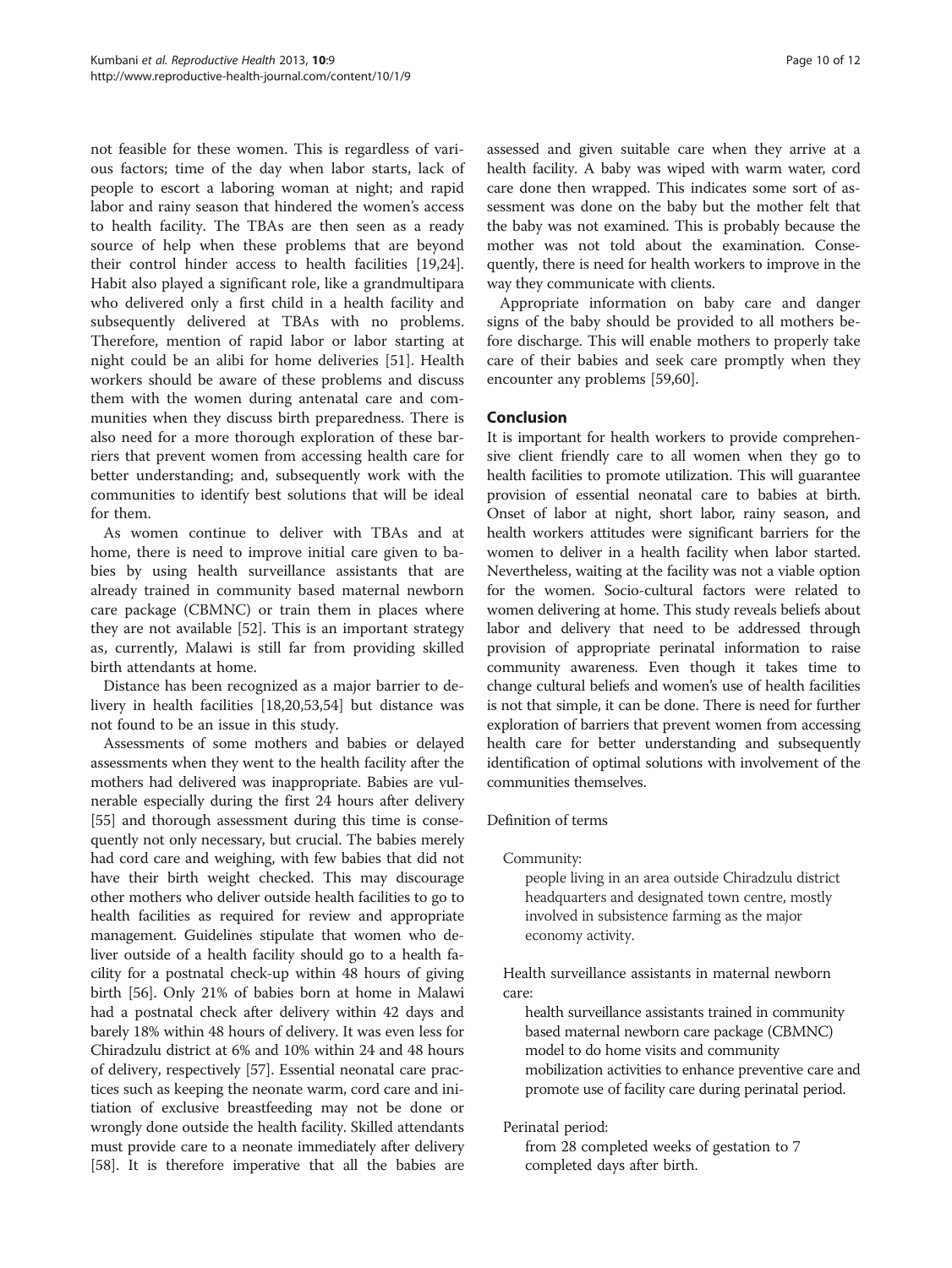#### <span id="page-10-0"></span>Quality of care:

focuses on both the provision of care as well as how clients perceive the care.

# Skilled birth attendant:

a skilled attendant is an accredited health professional such as a midwife, doctor or nurse who has been educated and trained to proficiency in the skills needed to manage normal (uncomplicated) pregnancies, childbirth and the immediate postnatal period, and in the identification, management and referral of complications in women and newborns.

#### Lay birth attendant:

a person without any training in midwifery skills who assisted a mother to give birth. It was ones mother, grandmother, a neighbor or a traditional birth attendant (TBA).

#### Competing interests

The authors declare that they have no competing interests.

#### Authors' contributions

LCK conceptualized the study, collected, analyzed data and drafted the manuscript. JØO is the Principal supervisor of the study. GB, EM, AM and JØO have critically reviewed drafts, edited and provided important intellectual content. All authors read and approved the final manuscript.

#### Acknowledgements

Funding for the study was from the Institute of Health and Society, University of Oslo, Norway. The authors are greatly grateful and indebted to all participants in the study for giving their time and information during the interviews. The authors also give special thanks to the District Health Officer District, Nursing Officer of Chiradzulu District Hospital, Health centre in charge of Namadzi Health Centre and Health surveillance assistants for their support. Finally but not least, we thank Dr A. Maluwa and Dr B. Mkwinda Nyasulu for their input in critically editing the manuscript.

#### Author details

<sup>1</sup>Institute of Health and Society, Department of Community Medicine, University of Oslo, Norway, P.O. Box 1130, Blindern, Oslo 0318, Norway. <sup>2</sup> Kamuzu College of Nursing, University of Malawi, Blantyre Campus, P.O. Box 415, Blantyre, Malawi. <sup>3</sup>Kamuzu College of Nursing, Lilongwe Campus, Private Bag 1, Lilongwe. <sup>4</sup>International health, Faculty of Health Sciences, University of Tromsø, N-9037, Tromsø, Norway.

#### Received: 5 November 2012 Accepted: 4 February 2013 Published: 8 February 2013

#### References

- Rajaratnam JK, Marcus JR, Flaxman AD, Wang H, Levin-Rector A, Dwyer L, et al: Neonatal, postneonatal, childhood, and under-5 mortality for 187 countries, 1970–2010: a systematic analysis of progress towards Millennium Development Goal 4. Lancet 2010, 375:1988–2008.
- 2. Black RE, Cousens S, Johnson HL, Lawn JE, Rudan I, Bassani DG, et al: Global, regional, and national causes of child mortality in 2008: a systematic analysis. Lancet 2010, 375:1969–1987.
- 3. Paul VK: The current state of newborn health in low income countries and the way forward. Semin Fetal Neonatal Med 2006, 11:7-14.
- 4. Lawn JE, Lee AC, Kinney M, Sibley L, Carlo WA, Paul VK, et al: Two million intrapartum-related stillbirths and neonatal deaths: where, why, and what can be done? Int J Gynaecol Obstet 2009, 107(Suppl 1):S5-18-S19.
- 5. Lawn JE, Kinney M, Lee AC, Chopra M, Donnay F, Paul VK, et al: Reducing intrapartum-related deaths and disability: can the health system deliver? Int J Gynaecol Obstet 2009, 107(Suppl 1):S123–2.
- 6. Bhutta ZA, Chopra M, Axelson H, Berman P, Boerma T, Bryce J, et al: Countdown to 2015 decade report (2000–10): taking stock of maternal, newborn, and child survival. Lancet 2010, 375:2032–2044.
- 7. Lee AC, Lawn JE, Cousens S, Kumar V, Osrin D, Bhutta ZA, et al: Linking families and facilities for care at birth: what works to avert intrapartumrelated deaths? Int J Gynaecol Obstet 2009, 107(Suppl 1):S65–S68.
- 8. Spector JM, Agrawal P, Kodkany B, Lipsitz S, Lashoher A, Dziekan G, et al: Improving quality of care for maternal and newborn health: prospective pilot study of the WHO Safe Childbirth Checklist Program. PLoS One 2012, 7:e35151.
- 9. Kinney MV, Kerber KJ, Black RE, Cohen B, Nkrumah F, Coovadia H, et al: Sub-Saharan Africa's mothers, newborns, and children: where and why do they die? PLoS Med 2010, 7:e1000294.
- 10. van den Broek NR, Graham WJ: Quality of care for maternal and newborn health: the neglected agenda. BJOG 2009, 116(Suppl 1):18-21.
- 11. Olsen OE, Ndeki S, Norheim OF: Complicated deliveries, critical care and quality in emergency obstetric care in Northern Tanzania. Int J Gynaecol Obstet 2004, 87:98–108.
- 12. Mselle LT, Kohi TW, Mvungi A, Evjen-Olsen B, Moland KM: Waiting for attention and care: birthing accounts of women in rural Tanzania who developed obstetric fistula as an outcome of labour. BMC Pregnancy Childbirth 2011, 11:75.
- 13. Leonard K, Mliga GR, Mariam DH: Bypassing health centres in Tanzania: revealed preferences for quality. J Afr Econ 2003, 11:441–471.
- 14. Olsen OE, Ndeki S, Norheim OF: Human resources for emergency obstetric care in northern Tanzania: distribution of quantity or quality? Hum Resour Health 2005, 3:5.
- 15. Kruk ME, Mbaruku G, McCord CW, Moran M, Rockers PC, Galea S: Bypassing primary care facilities for childbirth: a population-based study in rural Tanzania. Health Policy Plan 2009, 24:279-288.
- 16. Hulton LA, Matthews Z, Stones RW: A framework for the evaluation of quality of care in maternity services. Highfield, Southampton: University of Southampton; 2000.
- 17. Hulton LA, Matthews Z, Stones RW: Applying a framework for assessing the quality of maternal health services in urban India. Soc Sci Med 2007, 64:2083–2095.
- 18. Gabrysch S, Campbell OM: Still too far to walk: literature review of the determinants of delivery service use. BMC Pregnancy Childbirth 2009, 9:34.
- 19. Essendi H, Mills S, Fotso JC: Barriers to formal emergency obstetric care services' utilization. J Urban Health 2011, 88(Suppl 2):S356-S369.
- 20. van den Broek NR, White SA, Ntonya C, Ngwale M, Cullinan TR, Molyneux ME, et al: Reproductive health in rural Malawi: a population-based survey. BJOG 2003, 110:902–908.
- 21. National Statistical Office (NSO), ICF Macro: Malawi Demographic and Health Survey 2010. Zomba, Malawi and Calverton, Maryland USA: NSO and ICF Macro; 2011.
- 22. Speziale HJS, Carpenter DR: Qualitative Research in Nursing: advancing the humanistic imperative. Philadelphia: Lippincott Williams & Wilkins; 2007.
- 23. Braun V, Clarke V: Using thematic analysis in psychology. Qual Res Psychol 2006, 3(2):77–101. http://dx.doi.org[/10.1191/1478088706qp063oa](http://dx.doi.org/10.1191/1478088706qp063oa).
- 24. Amooti-Kaguna B, Nuwaha F: Factors influencing choice of delivery sites in Rakai district of Uganda. Soc Sci Med 2000, 50:203–213.
- 25. Magoma M, Requejo J, Campbell OM, Cousens S, Filippi V: High ANC coverage and low skilled attendance in a rural Tanzanian district: a case for implementing a birth plan intervention. BMC Pregnancy Childbirth 2010, 10:13.
- 26. Gennaro S, Thyangathyanga D, Kershbaumer R, Thompson J: Health promotion and risk reduction in Malawi, Africa, village women. J Obstet Gynecol Neonatal Nurs 2001, 30:224–230.
- 27. Maimbolwa MC, Yamba B, Diwan V, Ransjo-Arvidson AB: Cultural childbirth practices and beliefs in Zambia. J Adv Nurs 2003, 43:263–274.
- 28. Choudhury N, Ahmed SM: Maternal care practices among the ultra poor households in rural Bangladesh: a qualitative exploratory study. BMC Pregnancy Childbirth 2011, 11:15.
- 29. Gao Y, Barclay L, Kildea S, Hao M, Belton S: Barriers to increasing hospital birth rates in rural Shanxi Province, China. Reprod Health Matters 2010, 18:35–45.
- 30. Wild K, Barclay L, Kelly P, Martins N: Birth choices in Timor-Leste: a framework for understanding the use of maternal health services in low resource settings. Soc Sci Med 2010, 71:2038–2045.